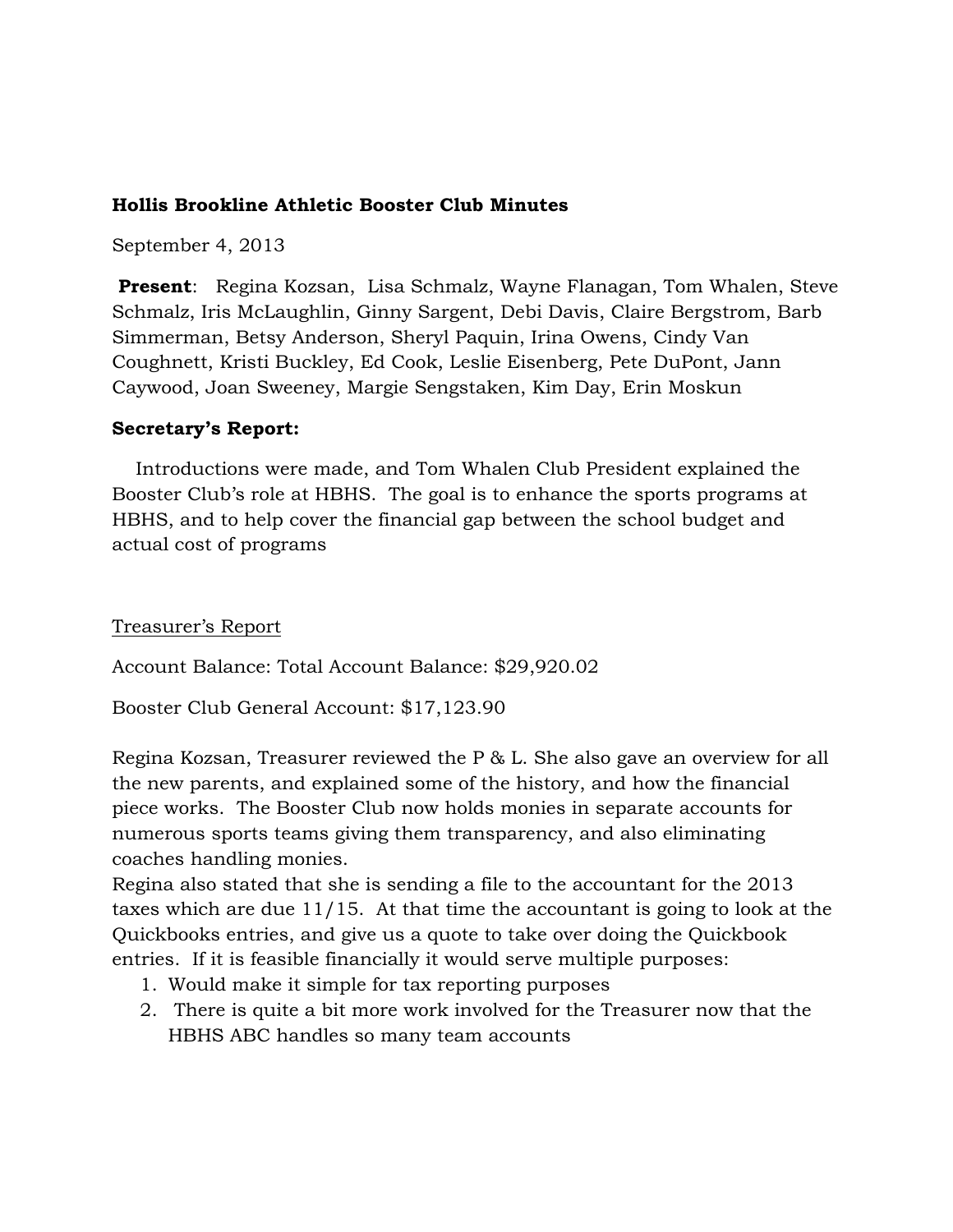3. For continuity when a new treasurer takes over. (Regina has been in this position for 6 years—finding someone to take over for that amount of time is not likely going forward) Would make the transition easier as well

# Committee Reports

Thank you to Debi Davis for reaching out to all the fall teams and having representatives present.

## Fundraising

Tom explained that at this time our main fundraiser is the Golf Outing in May

Additional fundraisers that we currently have on the books:

Personalized balloons for Graduation.

Lisa Schmalz is looking at an event at UNO's, and into a CAR WASH at PepBoys

Also has us on the waiting list for the Ford Drive which was a very successful fundraiser for us two years ago.

50/50 raffle at Sports Awards night

Wayne was also looking at something regarding the Hollis Fast Five K

Cindy VanCoughnett has been working on some great items for us to sell:

Stadium Blanket (fleece on one side and waterproof fabric on other side)

Golf Umbrella

Stadium Chairs

Will finalize pricing and hopefully have a few items available for Old Home Days.

Cindy is also coordinating our booth for Old Home Days. She is sending a sign up sheet out for volunteers for the booth.

Another idea was selling Pizza the night of sports award night